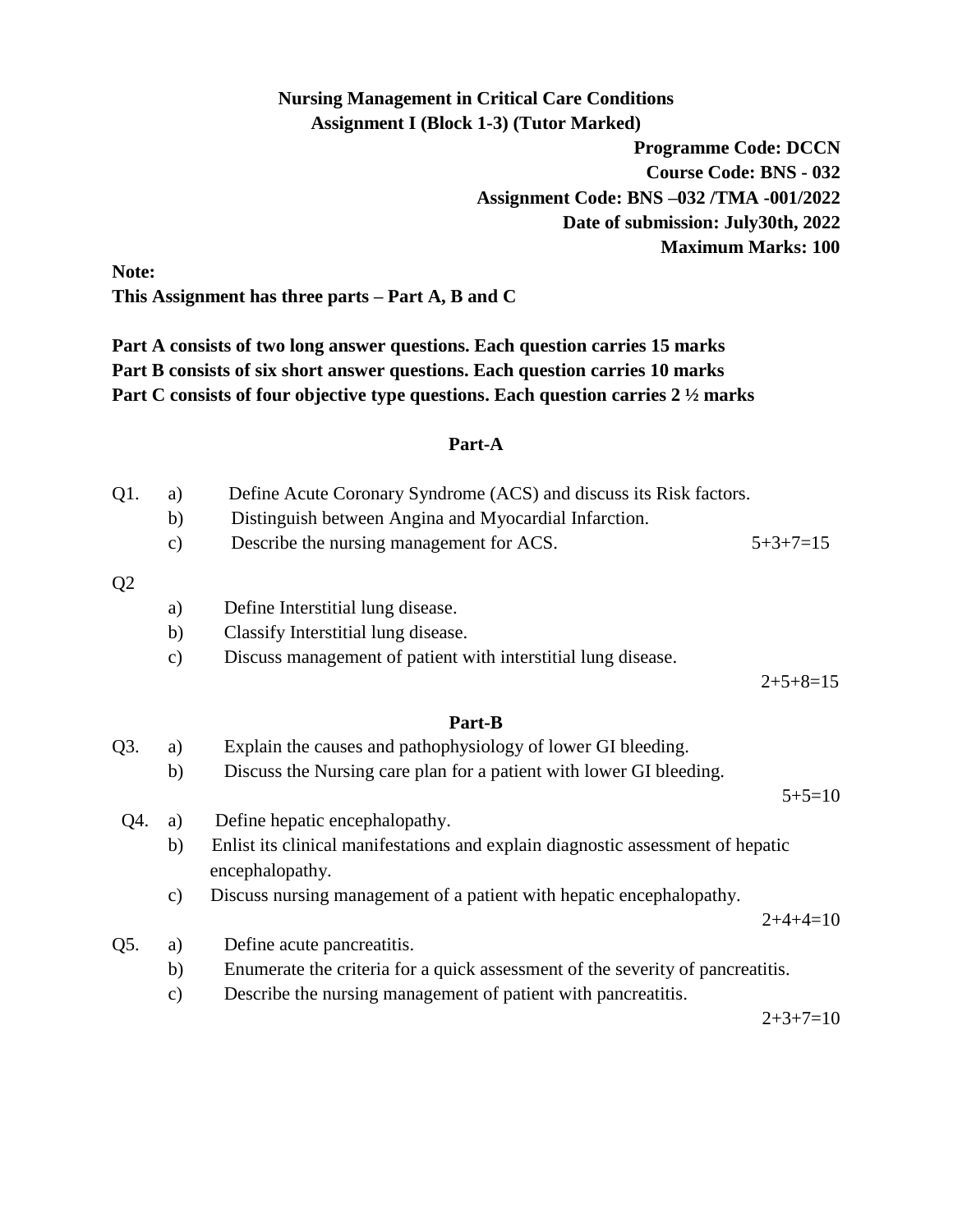- Q6. a) Explain the classification of pleural effusion and list its clinical manifestations.
	- b) Discuss the Nursing management of a patient with pleural effusion.

 $5+5=10$ 

- Q7. a) List the different type of open heart surgeries.
	- b) Enumerate the Nursing diagnosis for a patient who has undergone Open Heart Surgery.
	- b) Discuss the Nursing interventions for a patient after open Heart surgery.

 $2+3+5=10$ 

- Q8. a) Define Hypertensive crisis and discuss its etiology.
	- b) Describe the emergency management of hypertensive crisis.

 $2+3+5=10$ 

### **Part-C**

Q9. Place tick mark  $(\checkmark)$  against the most appropriate answer given under each statement.

 $\frac{1}{2} \times 5 = 2\frac{1}{2}$ 

- i. Atrial tachycardia can occur due to which one of the following :
	- a) Digitalis toxicity
	- b) Atropine
	- c) Hypoxemia
	- d) Alcohol abuse
- ii. Blumberg sign is commonly seen in which one of these:
	- a) Appendicitis
	- b) Intestinal obstruction
	- c) Bronchitis
	- d) Peritonitis
- iii. Mallory-Weiss tear is usually associated with which of the following:
	- a) Peptic ulcer
	- b) Diverticulitis
	- c) Hiatus Hernia
	- d) Polyps
- iv. One of the following is the end product of Krebs- Henseleit cycle:
	- a) Urea and Glutamine
	- b) Ammonia and urea
	- c) Purines and glutamine
	- d) Ammonia and Purines
- v. Life long anticoagulation drug is:
	- a) Heparin
	- b) Warfarin
	- c) Streptokinase
	- d) Aspirin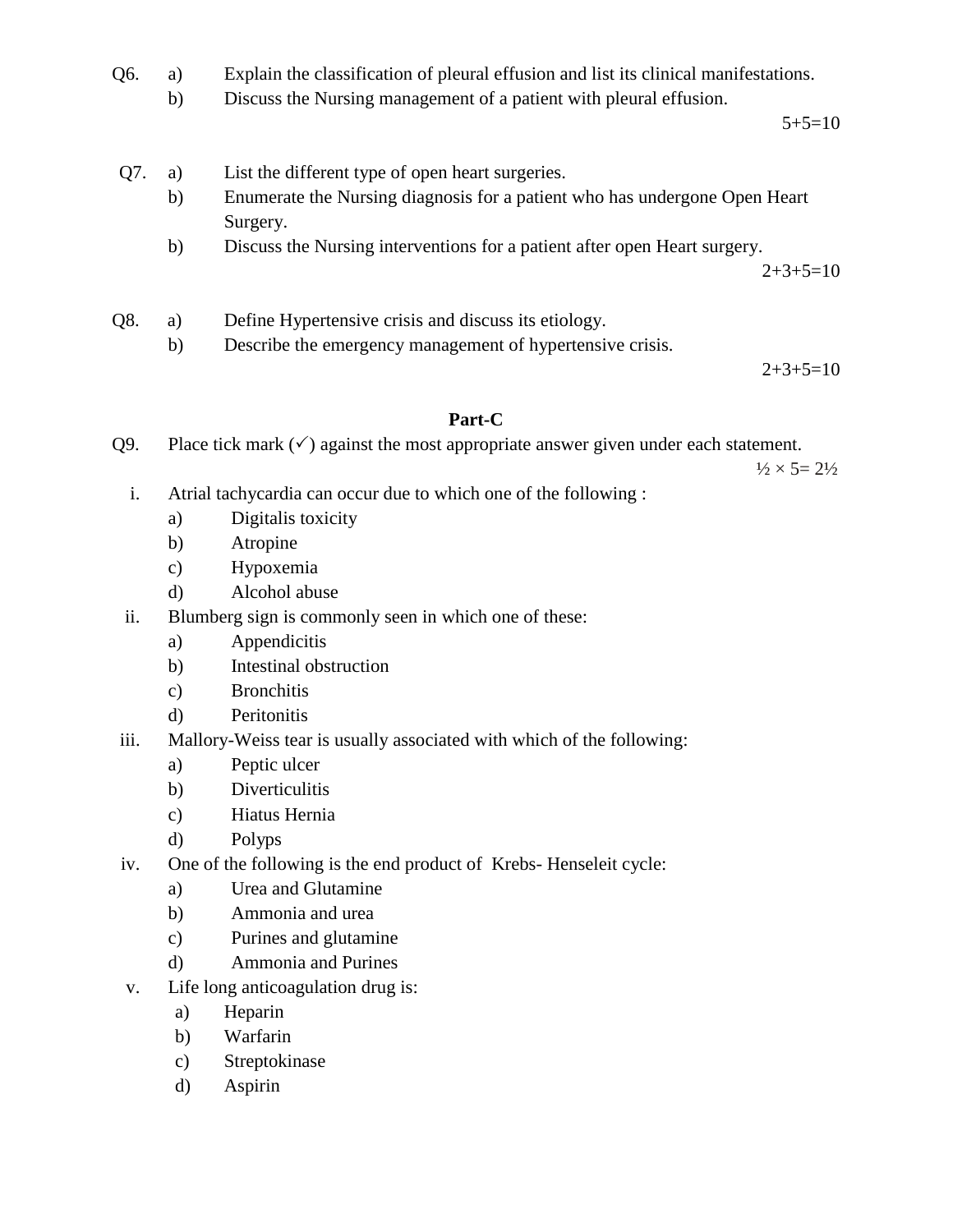| Q.10                                                                                                                                                                                                                        | Match the statements given in column A with the terms given in column B. $\frac{1}{2} \times 5 = 2\frac{1}{2}$ |                                                                                   |     |                               |                                       |
|-----------------------------------------------------------------------------------------------------------------------------------------------------------------------------------------------------------------------------|----------------------------------------------------------------------------------------------------------------|-----------------------------------------------------------------------------------|-----|-------------------------------|---------------------------------------|
|                                                                                                                                                                                                                             |                                                                                                                | <b>Column A</b>                                                                   |     | <b>Column B</b>               |                                       |
|                                                                                                                                                                                                                             | $\mathbf{i}$                                                                                                   | Asterixis involves                                                                | (a) | <b>Secondary Pneumothorax</b> |                                       |
|                                                                                                                                                                                                                             | $\rm ii)$                                                                                                      | <b>Auscultation of Large Pneumothorax</b>                                         | (b) | Pulmonary Odema               |                                       |
|                                                                                                                                                                                                                             |                                                                                                                | shows                                                                             |     |                               |                                       |
|                                                                                                                                                                                                                             | iii)                                                                                                           | COPD is associated with                                                           | (c) | Microthrombi                  |                                       |
|                                                                                                                                                                                                                             | iv)                                                                                                            | Loop Diuretics are used in                                                        | (d) | <b>Tremors of Hands</b>       |                                       |
|                                                                                                                                                                                                                             | V)                                                                                                             | <b>DVT</b>                                                                        | (e) | Hyper-resonance               |                                       |
|                                                                                                                                                                                                                             |                                                                                                                |                                                                                   | (f) | Dullness                      |                                       |
|                                                                                                                                                                                                                             |                                                                                                                |                                                                                   | (g) | Thoracotomy                   |                                       |
| Q11.                                                                                                                                                                                                                        |                                                                                                                | Fill in the blanks.                                                               |     |                               |                                       |
|                                                                                                                                                                                                                             |                                                                                                                |                                                                                   |     |                               | $\frac{1}{2} \times 5 = 2\frac{1}{2}$ |
|                                                                                                                                                                                                                             | a)                                                                                                             | The obstruction with compromised blood flow is known as _________________________ |     |                               |                                       |
| obstruction.                                                                                                                                                                                                                |                                                                                                                |                                                                                   |     |                               |                                       |
|                                                                                                                                                                                                                             | b)                                                                                                             | Barotrauma is the cause for _____________________ pneumothorax.                   |     |                               |                                       |
| Transducer in Intra Arterial Pressure monitoring is zeroed at the level of<br>$\mathbf{c})$<br>the control of the control of the control of<br>d)<br>Twitching or cloning spasm of muscles is called as ____________.<br>e) |                                                                                                                |                                                                                   |     |                               |                                       |
|                                                                                                                                                                                                                             |                                                                                                                |                                                                                   |     |                               |                                       |
|                                                                                                                                                                                                                             |                                                                                                                |                                                                                   |     |                               |                                       |
|                                                                                                                                                                                                                             |                                                                                                                |                                                                                   |     |                               |                                       |
|                                                                                                                                                                                                                             |                                                                                                                |                                                                                   |     |                               |                                       |
| Q12.                                                                                                                                                                                                                        |                                                                                                                | Write 'T' if the statement is True and .F' if the Statement is false              |     |                               |                                       |
|                                                                                                                                                                                                                             |                                                                                                                |                                                                                   |     |                               | $\frac{1}{2} \times 5 = 2\frac{1}{2}$ |
|                                                                                                                                                                                                                             | (a)                                                                                                            | Hemothorax is Intra aortic blood loss of 1.5 to 4 litre.                          |     |                               | (T/F)                                 |
|                                                                                                                                                                                                                             | (b)                                                                                                            | Advance directives are common practice in India.                                  |     |                               | (T/F)                                 |
|                                                                                                                                                                                                                             | (c)                                                                                                            | "Trial test" helps detect spatial perception.                                     |     |                               | (T/F)                                 |
| (d)<br>Board-like abdomen is a complication after endoscopic procedures.                                                                                                                                                    |                                                                                                                |                                                                                   |     |                               | (T/F)                                 |
|                                                                                                                                                                                                                             | (e)                                                                                                            | Auto digestion of pancreas occurs due to trypsin.                                 |     |                               | (T/F)                                 |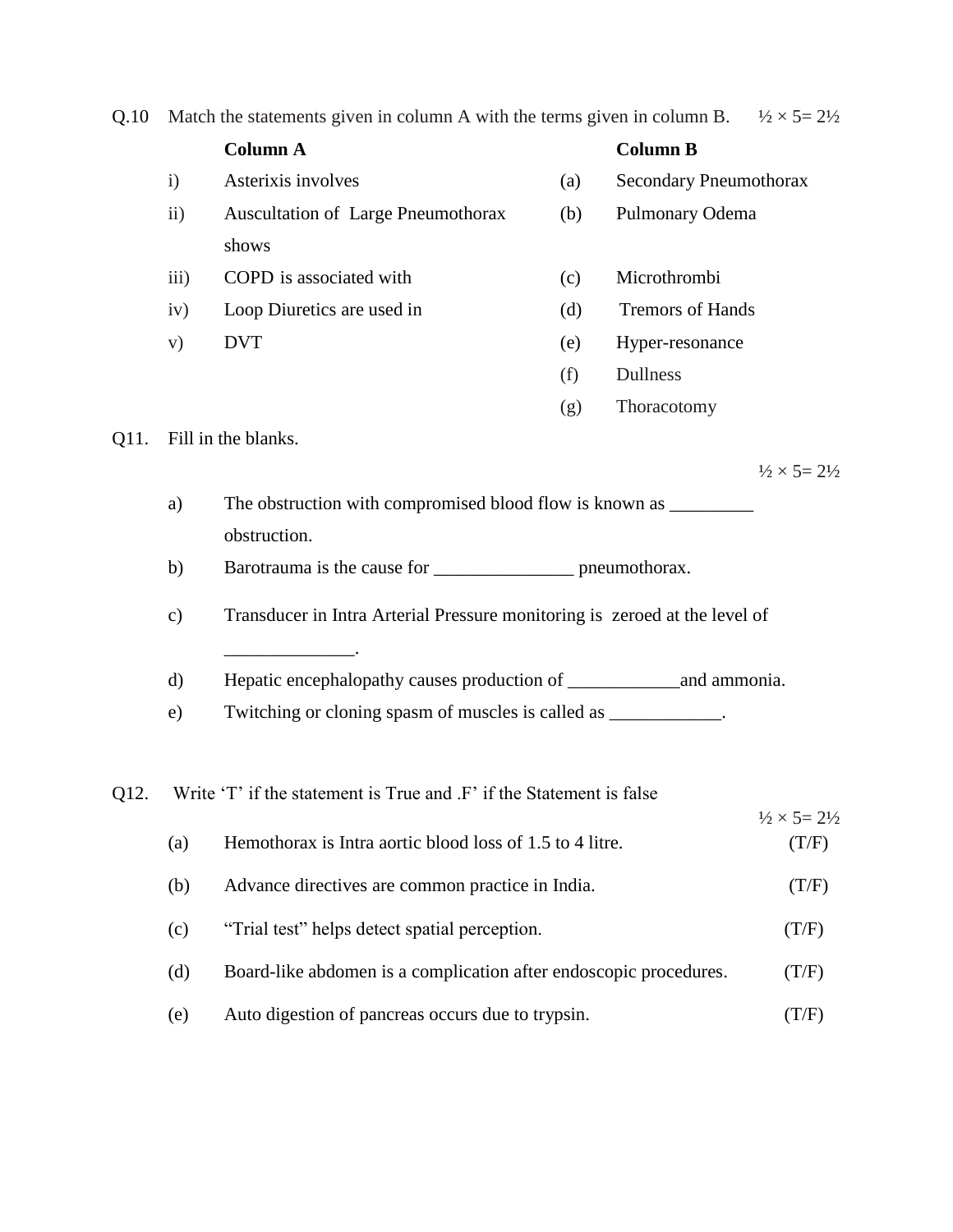## **Nursing Management in Critical Care Conditions Assignment 2 (Block 4-6) (Tutor Marked)**

**Programme Code: DCCN Course Code: BNS - 032 Assignment Code: BNS –032 /TMA -2/2022 Date of submission: August 30th, 2022 Maximum Marks: 100**

**Note : This Assignment has three parts – Part A, B and C**

**Part A consists of two long answer questions. Each question carries 15 marks. Part B consists of six short answer questions. Each question carries 10 marks. Part C consists of four objective type questions. Each question carries 2 ½ marks.**

#### **Part-A**

#### Q1.

|     | a)            | Define burn injury.                                       |            |
|-----|---------------|-----------------------------------------------------------|------------|
|     | b)            | Explain the pathophysiology of burn injury.               |            |
|     | $\mathbf{c})$ | Discuss Nursing management of a patient with burn injury. |            |
|     |               |                                                           | $2+5+8=15$ |
| Q2. | a)            | Define Guillian Barre Syndrome (GBS).                     |            |
|     | b)            | List the causes and clinical manifestations of GBS.       |            |
|     | $\mathbf{c})$ | Describe the management of patient in acute phase of GBS. |            |
|     |               |                                                           | $2+5+9=15$ |
|     |               |                                                           |            |

## **Part- B**

| $Q3$ . | a)            | Define Bladder Trauma and list its signs and symptoms.                            |                                     |
|--------|---------------|-----------------------------------------------------------------------------------|-------------------------------------|
|        | b)            | Explain the management of patient with bladder trauma.                            |                                     |
|        |               |                                                                                   | $5+5=10$                            |
| Q4.    | a)            | Enumerate the causes of Hypoglycemia and explain its pathophysiology.             |                                     |
|        | b)            | Plan a Health education checklist for a patient with hypoglycemia.                |                                     |
|        |               |                                                                                   | $4+6=10$                            |
| Q5.    | a)            | Enlist the assessment and investigations for a patient suffering from Syndrome of |                                     |
|        |               | Inappropriate Antidiuretic hormone secretion (SIADH).                             |                                     |
|        | b)            | Discuss the role of a nurse in managing a patient with SIADH.                     |                                     |
|        |               |                                                                                   | $5+5=10$                            |
| Q6.    | a)            | Differentiate Cadaver Organ Donation and Live Organ Donation.                     |                                     |
|        | b)            | Explain the Nursing Management of patient undergoing Renal Transplantation.       |                                     |
|        | $\mathbf{c})$ | Enlist the complications of Renal Transplantation.                                |                                     |
|        |               |                                                                                   | $\Omega$ $\Gamma$ $\Omega$ $\Omega$ |

 $3+5+2=10$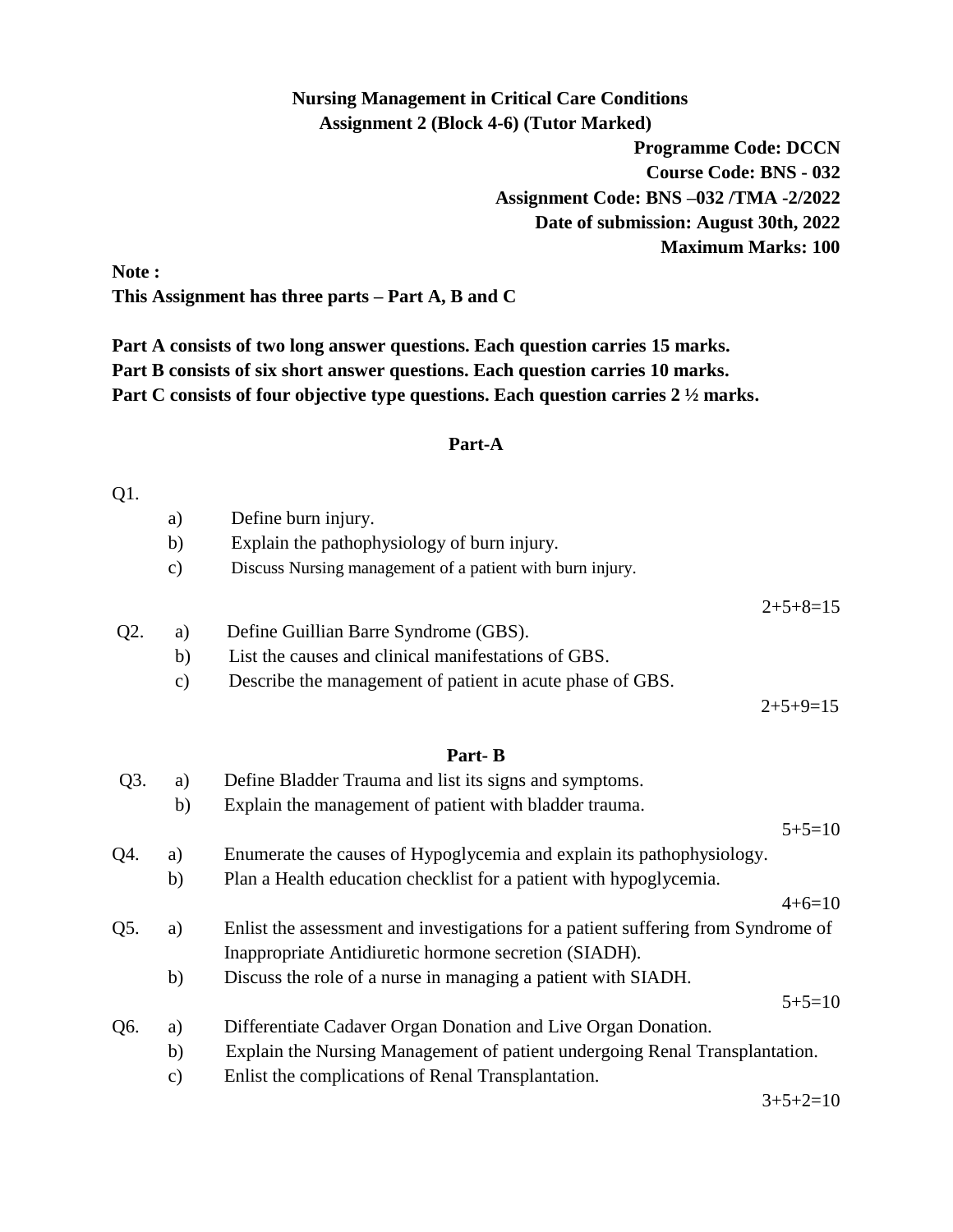- Q7. a) Explain the various states of consciousness.
	- b) Write the Nursing care plan in managing unconsciousness
	- c) Discuss the Glasgow Coma Scale for monitoring levels of consciousness.

 $2\frac{1}{2} + 5 + 2\frac{1}{2} = 10$ 

- Q8 a) Define septicemia and list its risk factors.
	- b) Ennumerate the signs and symptoms of septicemia.
	- c) Explain the role of nurse in assessment and managing a patient with septicemia in **CCU**

 $1+2+2+5=10$ 

### **Part-C**

Q9. Place tick mark  $(\checkmark)$  against the most appropriate answer given under each statement.

 $\frac{1}{2} \times 5 = 2\frac{1}{2}$ 

- i. Anaphylaxis is the result of person being sensitive to which one of the following:
	- a) IgE antibodies
	- b) IgG antibodies
	- c) IgM antibodies
	- d) IgA antibodies
- ii. All of the following exist in Disseminated Intravascular coagulation **except** :
	- a) Tissue factor a site of tissue injury
	- b) Activation of Protein C
	- c) Fibrin and platelet deposition in capillaries
	- d) Abundant Intravascular thrombin
- iii. Cause of slurred speech in hypothyroidism is due to which one of the following:
	- a) Low BMR
	- b) Odema of membranes
	- c) Thickening of tongue
	- d) Decreased heat production
- iv. One of the following is the action of Mannitol:
	- a) Acts as osmotic diuretic
	- b) Free water clearance
	- c) Movement of water across ventricle of brain
	- d) Creates osmotic gradient across blood brain barrier
- v. Normal dietary protein is restricted to about which one of the following :
	- a)  $20 \text{ gm/day}$
	- b)  $30 \text{ gm/day}$
	- c)  $40 \text{ gm/day}$
	- d)  $50 \text{ gm/day}$